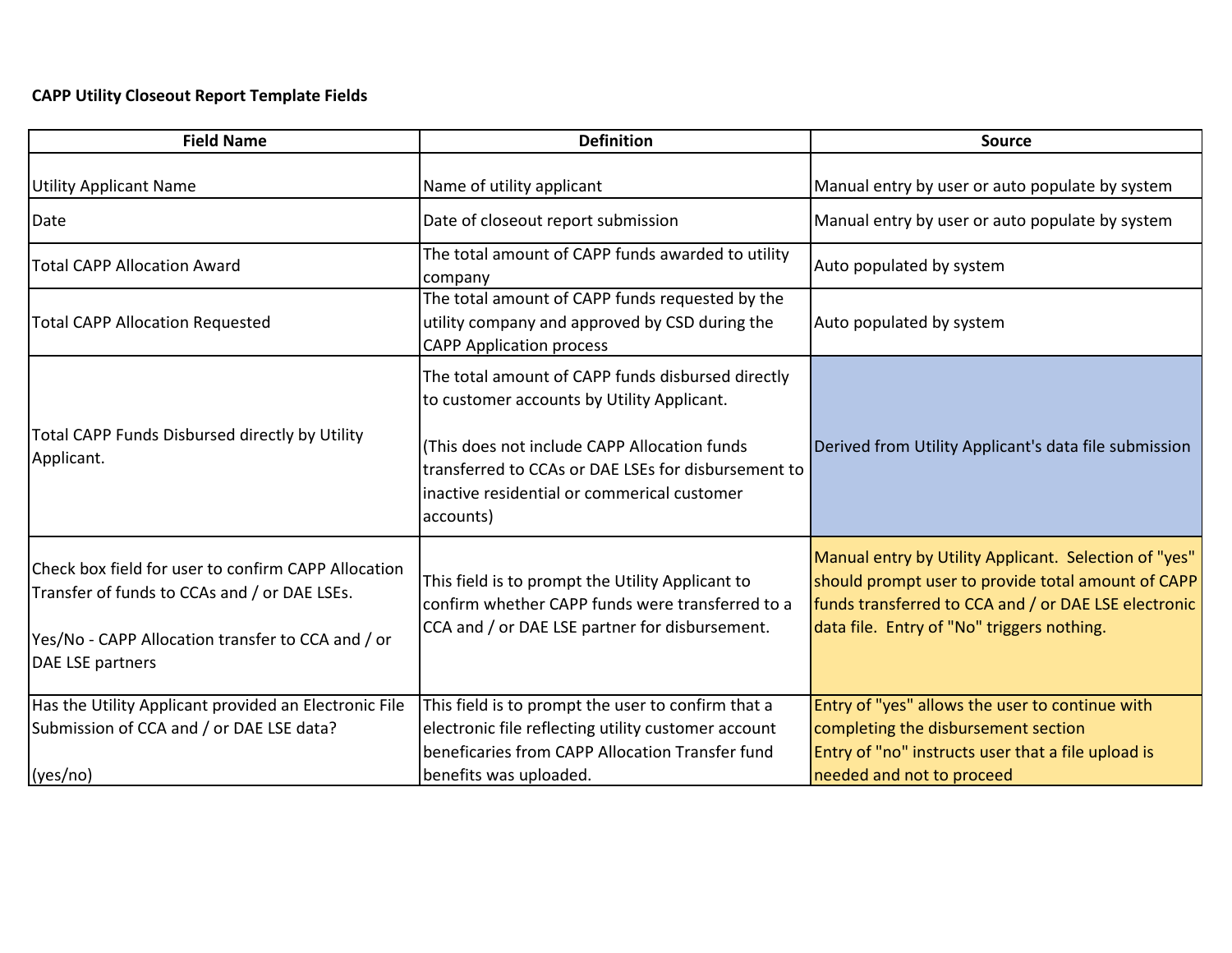| <b>Field Name</b>                                                                                                                   | <b>Definition</b>                                                                                                                                                                                                                                                                                                                                                                         | <b>Source</b>                                                                                                                                                                                                                                                                                                                   |
|-------------------------------------------------------------------------------------------------------------------------------------|-------------------------------------------------------------------------------------------------------------------------------------------------------------------------------------------------------------------------------------------------------------------------------------------------------------------------------------------------------------------------------------------|---------------------------------------------------------------------------------------------------------------------------------------------------------------------------------------------------------------------------------------------------------------------------------------------------------------------------------|
| Total CAPP Funds disbursed by Utility Applicant<br>through CAPP Allocation Transfer                                                 | The total amount of CAPP funds transferred by the<br>Utility Applicant through the CAPP Allocation<br>Transfer process - These funds are provided to CCAs<br>and DAE LSEs for direct disbursement inactive<br>residential or commercial customer accounts                                                                                                                                 | Derived from Utility Applicant's data file submission                                                                                                                                                                                                                                                                           |
|                                                                                                                                     | The total amount of CAPP funds disbursed by each<br>CCA and / or DAE LSE customer accounts                                                                                                                                                                                                                                                                                                |                                                                                                                                                                                                                                                                                                                                 |
| Total CAPP Funds Disbursed by each CCA and / or<br>DAE LSE Partners.<br>Note: This only applies to SDG&E, SoCAL Edison,<br>and PG&E | This field will need to support multiple entries as a<br>Utility Applicant may have more than one CCA and /<br>or DAE LSE disbursing CAPP benefits to customer<br>accounts.<br>This field should also capture total CAPP<br>disbursements made to inactive residential<br>customers (Priority Group III customers) and inactive<br>commerical customers (Priority Group IV)<br>customers. | Derived from CCA and / or DAE LSE data file<br>submission<br>Note: SDG&E, SoCAL Edison, and PG&E may need to<br>submit multiple data files: 1) capturing CAPP benefit<br>disbursements made by the IOU; and 2) separate<br>files capturing CAPP benefit disbursements made by<br>each CCA or DAE LSE partner (where applicable) |
| Total CAPP Fund Disbursement (All entities)                                                                                         | Captures the total amount of IOU CAPP Allocation<br>disbursed to eligible customers in the form of CAPP<br>benefits. Represents the sum total of the following<br>fields: 1) CAPP Funds Disbursed by Utility Applicant;<br>2) CAPP Funds Disbursed by CCA partners; and CAPP<br>Funds Disbursed by DAE LSE partners                                                                       | <b>Calculation field</b>                                                                                                                                                                                                                                                                                                        |